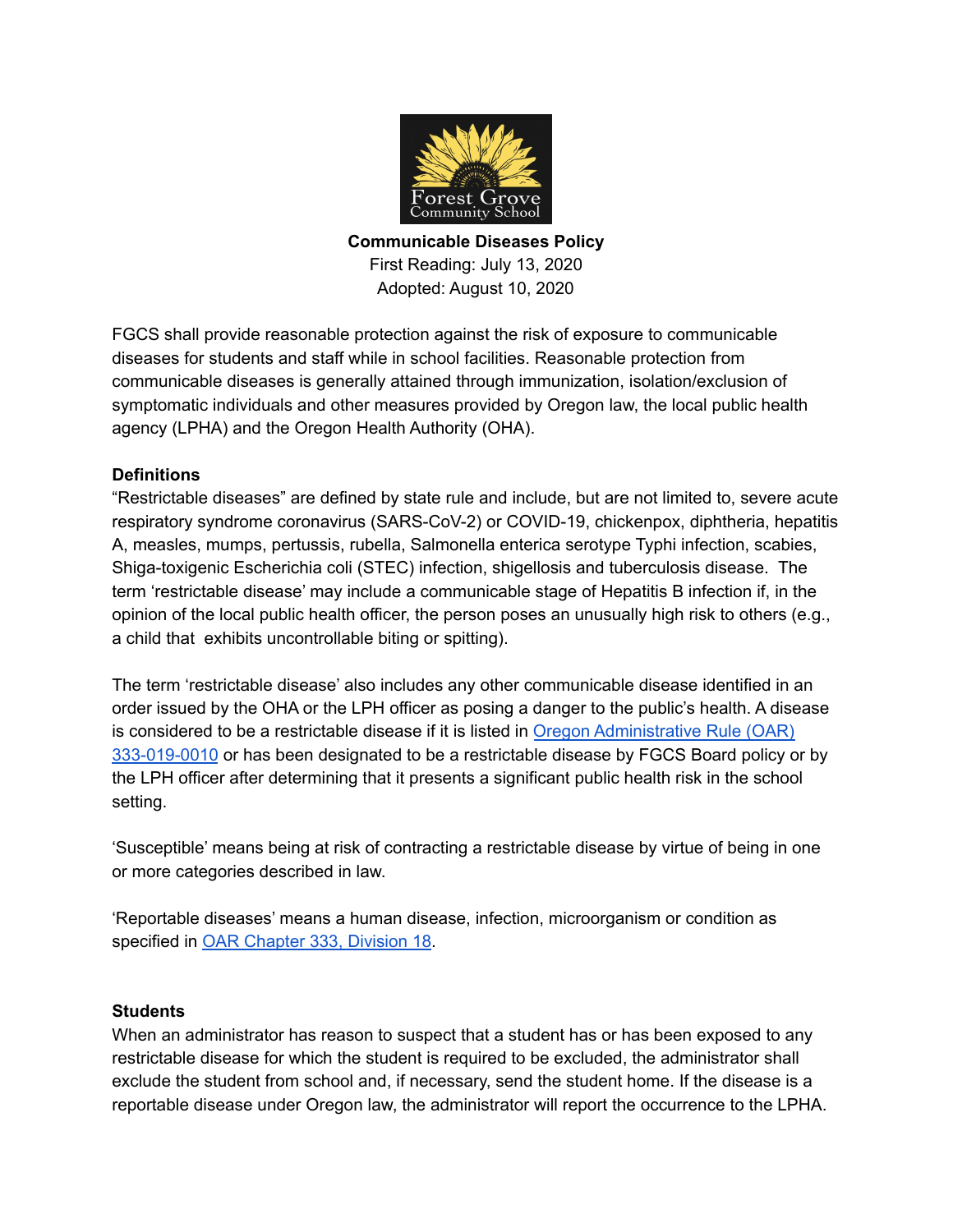The student will be excluded until such time as the student or parent/guardian of the student presents a certificate from a physician, a physician assistant licensed under ORS 677.505-677.525, a nurse practitioner licensed under ORS 678.375-678.390, a LPHA nurse or school district nurse stating that the student does not have or is not a carrier of any restrictable disease.

The administrator will exclude a susceptible student that has been exposed to a restrictable disease that is also a reportable disease unless the LPH officer determines that exclusion is not necessary to protect the public's health, or the LPH officer states that the disease is no longer communicable to others or that adequate precautions have been taken to minimize the risk of transmission. The administrator may request the LPH officer to make a determination as allowed by law.

The administrator will also take whatever steps they deem necessary to organize and operate school programs in ways that both further the education and protect the health of students and staff.

FGCS may provide the educational program in an alternative setting for the protection of both students diagnosed with a restrictable disease and those exposed to a restrictable disease. A student may remain in the alternative educational setting until such time as a licensed health care provider (as listed above) states that the student does not have or is not a carrier of the restrictable disease, or until such time as a LPH officer states that the disease is no longer communicable to others or that adequate precautions have been taken to minimize the risk of transmission. A restrictable disease exclusion for chickenpox, scabies, staphylococcal skin infections, streptococcal infections, diarrhea or vomiting may also be removed by a school nurse or health care provider.

More stringent exclusion policies may be adopted by the FGCS Board of Directors or by the LPHA.

When a restrictable or reportable disease is diagnosed and confirmed for a student, the administrator shall inform the appropriate employees with a legitimate educational interest to protect against the risk of exposure.

FGCS shall protect the confidentiality of students' health conditions and records to the extent possible under federal and state law.

### **Staff**

An employee who knows that they have been exposed to any restrictable disease may not report to work unless authorized by Oregon law. When an administrator has reason to suspect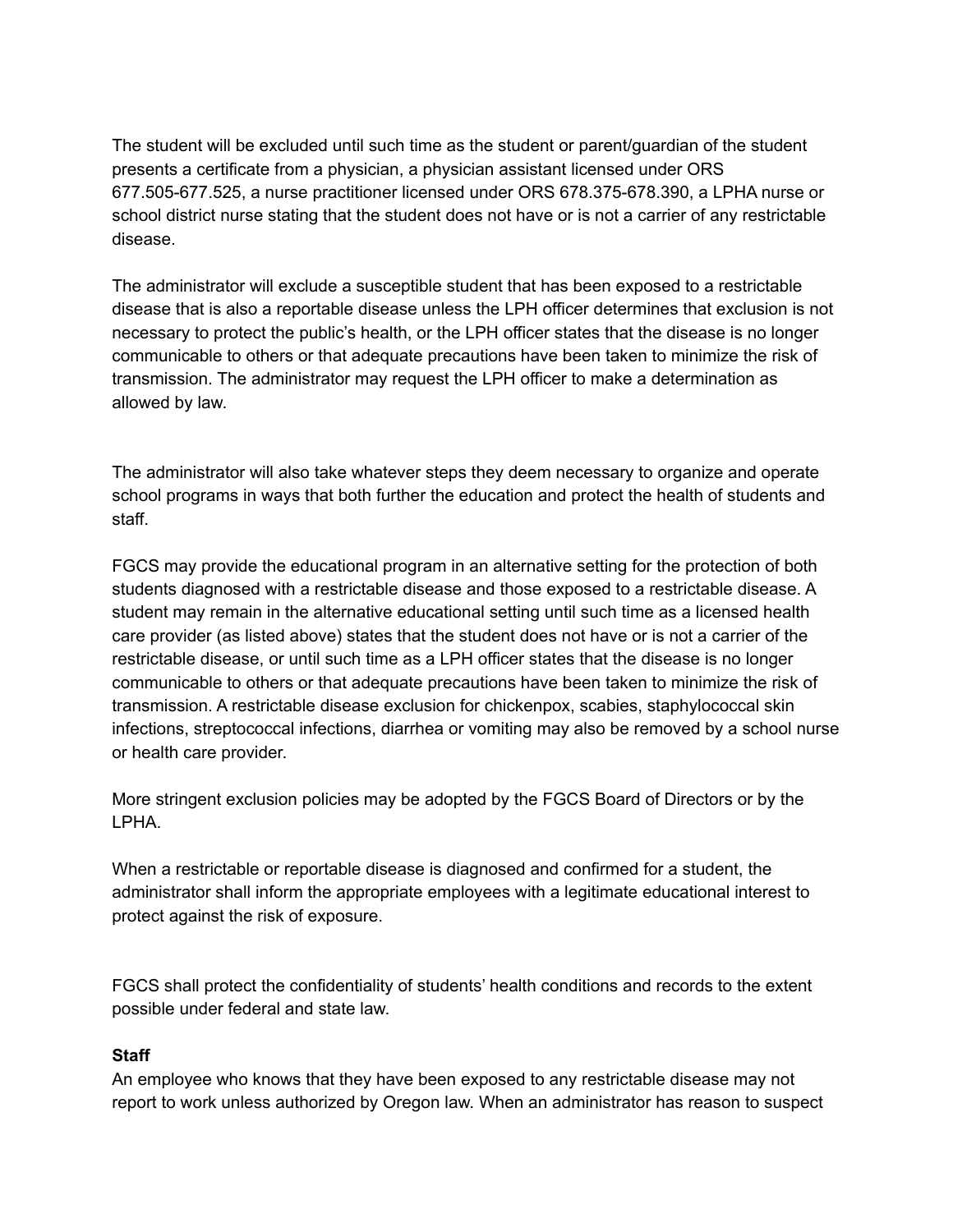that the employee has or has been exposed to any restrictable disease and exclusion is required, the administrator shall send the employee home. If the disease is a reportable disease, the administrator will report the occurrence to the LPHA.

Employees shall comply with all other measures adopted by FGCS and with all rules adopted by the OHA and the LPHA.

Employees shall provide services to students as required by law. In cases when a restrictable or reportable disease is diagnosed and confirmed for a student, the administrator shall inform the appropriate employees with a legitimate educational interest to protect against the risk of exposure.

Employees who have the responsibility to work with or provide services to persons other than students shall provide the services to all such persons as required by law.

FGCS shall protect the confidentiality of an employee's health condition and record to the extent possible consistent with federal and state law.

FGCS will include in its emergency plan a description of actions to be taken by FGCS staff in the case of a declared public health emergency that disrupts school operations. The principal or principal's designee will develop rules and practices to implement this policy.

### **Reportable Diseases Notification**

All FGCS employees shall comply with all reporting measures adopted by FGCS and with all rules set forth by the OHA and LPHA.

FGCS administrators may seek confirmation and assistance from the LPHA to determine appropriate responses when the administrator is notified that a student or employee has been exposed to a restrictable, reportable disease.

An administrator shall determine, within guidelines allowed by law, those persons with a legitimate educational interest who may be informed of the communicable nature of a student's or employee's disease.

### **Education**

An administrator or designee shall seek information from the district nurse or LPHA regarding health needs/hazards of all students and the impact on the educational needs of a student diagnosed with a restrictable disease or exposed to a restrictable disease.

An administrator or designee shall use the information obtained to determine an educational program for such a student and implement the program in an appropriate setting. An administrator or designee shall review the appropriateness of the educational program and setting for each individual student subject to restriction/exclusion.